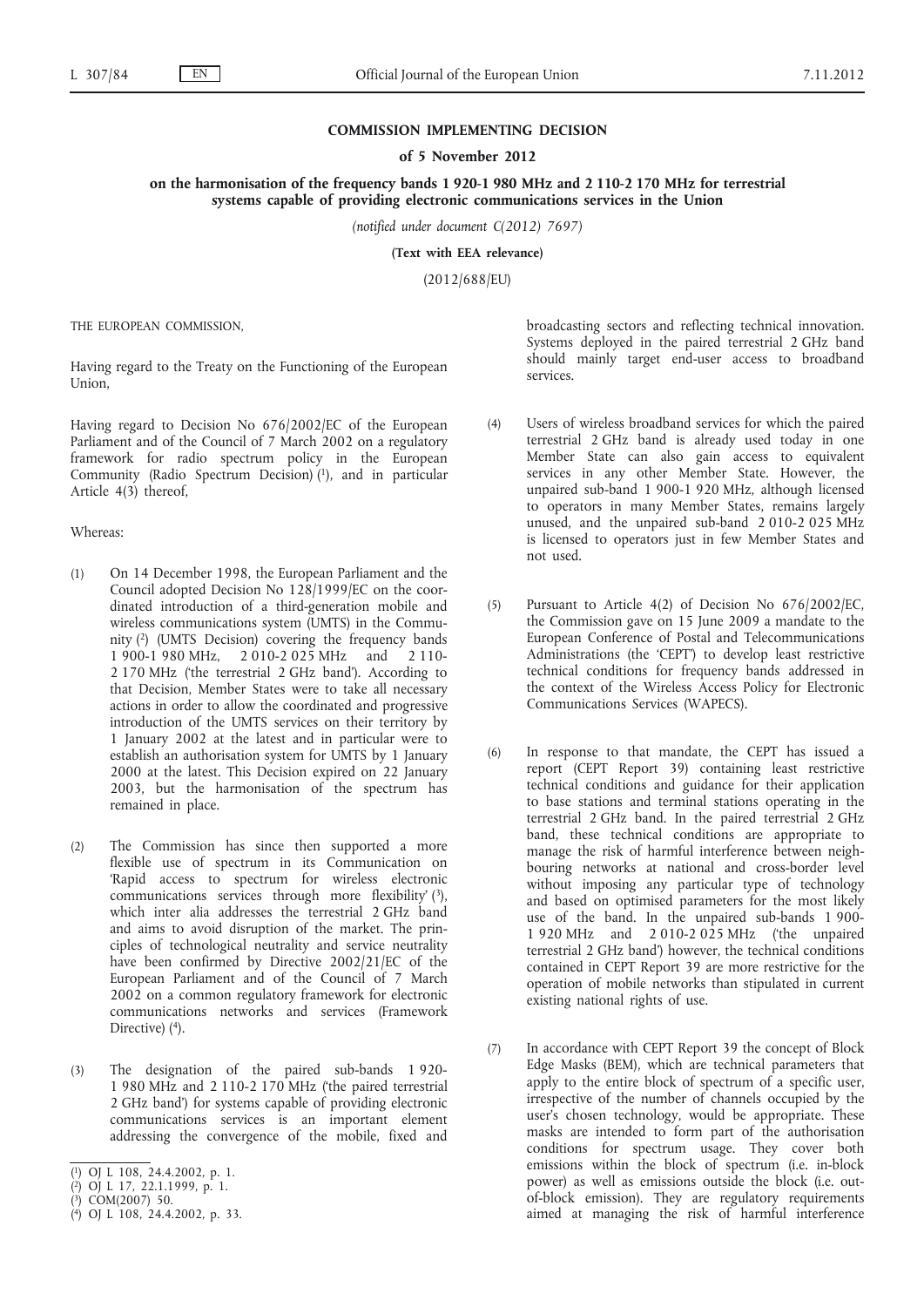between neighbouring networks and are without prejudice to limits set in equipment standards under Directive 1999/5/EC of the European Parliament and of the Council of 9 March 1999 on radio equipment and telecommunications terminal equipment and the mutual recognition of their conformity  $(1)$  (R&TTE Directive).

- (8) The technical conditions defined as a result of the mandate to CEPT also aim to protect existing applications in adjacent bands against harmful interference. For that purpose, compliance with the existing spectrum emission mask for UMTS should be ensured below 1 900 MHz, between 1 980 and 2 010 MHz, between 2 025 and 2 110 MHz and above 2 170 MHz. In so far as coexistence with another radio application is not addressed in CEPT Report 39 and the Electronic Communications Committee's ERC Report 65, which the CEPT Report 39 uses as a basis, appropriate sharing criteria for coexistence could also be defined based on national considerations.
- (9) The results of CEPT Report 39 should be made applicable in the Union and implemented by the Member States taking into account the existing rights of use in the terrestrial 2 GHz band for UMTS and the effective use of spectrum.
- (10) However, given the restrictive technical conditions on transmission power levels for the unpaired terrestrial 2 GHz band set out in CEPT Report 39 — in order to protect operations in the paired terrestrial 2 GHz band and ensure coexistence of multiple TDD networks — as well as the limited overall bandwidth of the unpaired terrestrial 2 GHz band, the take-up of wireless broadband services under the current license conditions is obstructed. This situation requires studying alternative harmonisation measures for the unpaired terrestrial 2 GHz band and may entail modification of existing licences. In order not to prevent the early introduction of flexibility of use in the paired terrestrial 2 GHz band, the separation of harmonisation measures for the paired and unpaired terrestrial 2 GHz bands becomes necessary.
- (11) Technical harmonisation conditions should be introduced only for the paired terrestrial 2 GHz band without prejudice to the right of Member States to organise the authorisation of the use of the terrestrial 2 GHz band taking into consideration the rights of use in existence under their jurisdiction and in line with Union law, and in particular Directive 2002/20/EC of the European Parliament and of the Council of 7 March 2002 on the authorisation of electronic communications networks and services (Authorisation Directive) (2), and Articles 9 and 9a of Directive 2002/21/EC.
- (12) Harmonisation under this Decision should not exclude the possibility for a Member State to apply, where justified and taking into account existing rights of use,

transitional periods that could include radio spectrum sharing arrangements, pursuant to Article 4(5) of Decision No 676/2002/EC.

- (13) In order to ensure effective use of the paired terrestrial 2 GHz band also in the long term, administrations should continue with studies that may increase efficiency and innovative use. Such studies should be taken into account when considering a review of this Decision.
- (14) The measures provided for in this Decision are in accordance with the opinion of the Radio Spectrum Committee,

HAS ADOPTED THIS DECISION:

#### *Article 1*

This Decision aims at harmonising the conditions for the availability and efficient use of the frequency bands 1 920- 1 980 MHz and 2 110-2 170 MHz (hereafter 'the paired terrestrial 2 GHz band') for terrestrial systems capable of providing electronic communications services in the Union.

## *Article 2*

1. By 30 June 2014 at the latest, or whenever applying Article 9a of Directive 2002/21/EC at an earlier date to an existing right or issuing new rights to use part or all of the paired terrestrial 2 GHz band, Member States shall designate and make available, on a non-exclusive basis, the paired terrestrial 2 GHz band for terrestrial systems capable of providing electronic communications services, in compliance with the parameters set out in the Annex.

2. By way of derogation from paragraph 1 and pursuant to Article 4(5) of Decision No 676/2002/EC, Member States may request transitional periods that may include radio spectrum sharing arrangements and that shall expire by 24 May 2016 at the latest.

3. Member States shall ensure that the systems referred to in paragraph 1 give appropriate protection to systems in adjacent bands.

4. Member States shall facilitate cross-border coordination agreements with the aim of enabling the operation of the systems referred to in paragraph  $1$ , taking into account existing regulatory procedures and rights.

## *Article 3*

Member States shall keep the use of the paired terrestrial 2 GHz band under scrutiny and report their findings to the Commission to allow regular and timely review of this Decision.

<sup>(</sup> 1) OJ L 91, 7.4.1999, p. 10.

<sup>(</sup> 2) OJ L 108, 24.4.2002, p. 21.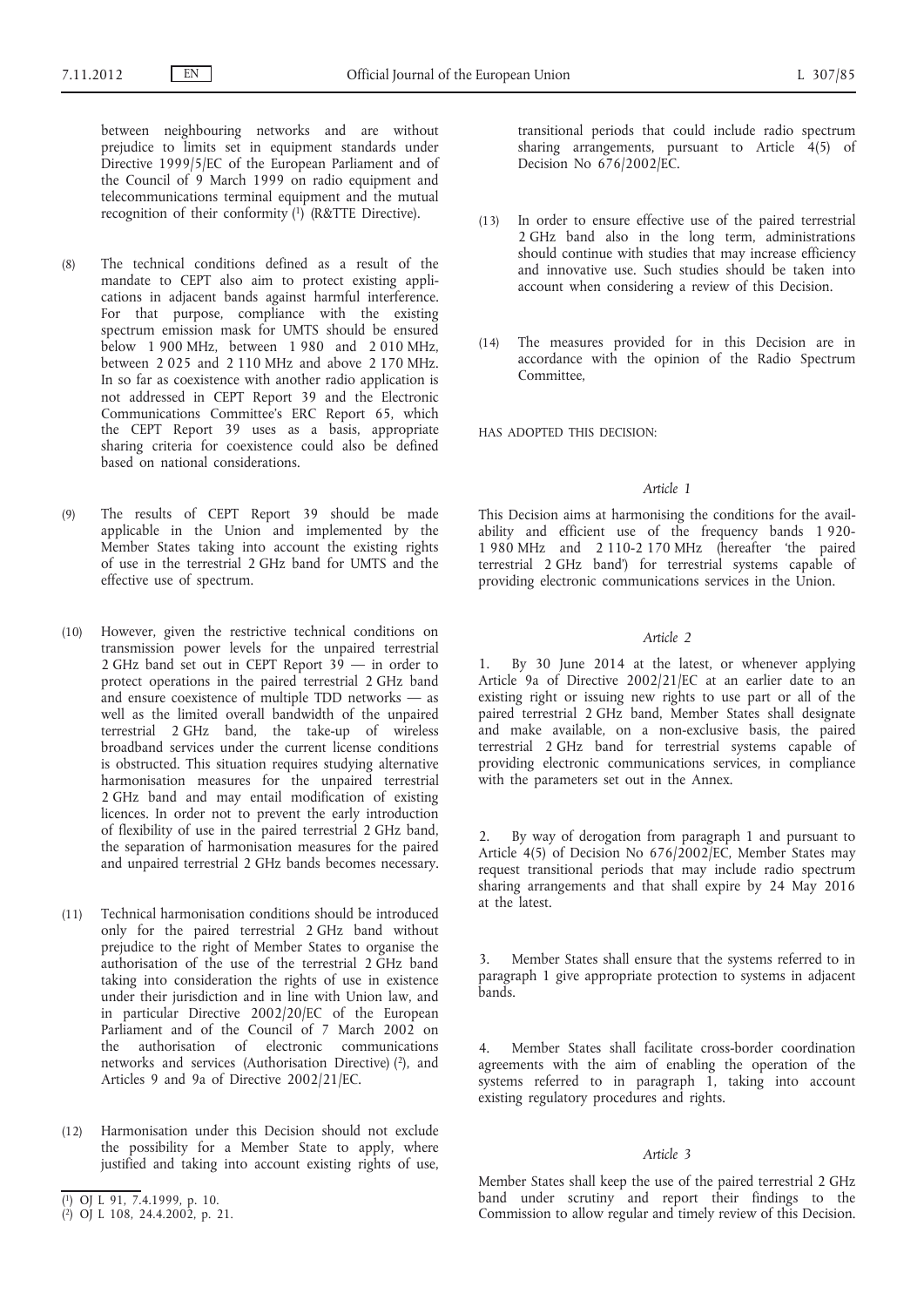# *Article 4*

This Decision is addressed to the Member States.

Done at Brussels, 5 November 2012.

*For the Commission* Neelie KROES *Vice-President*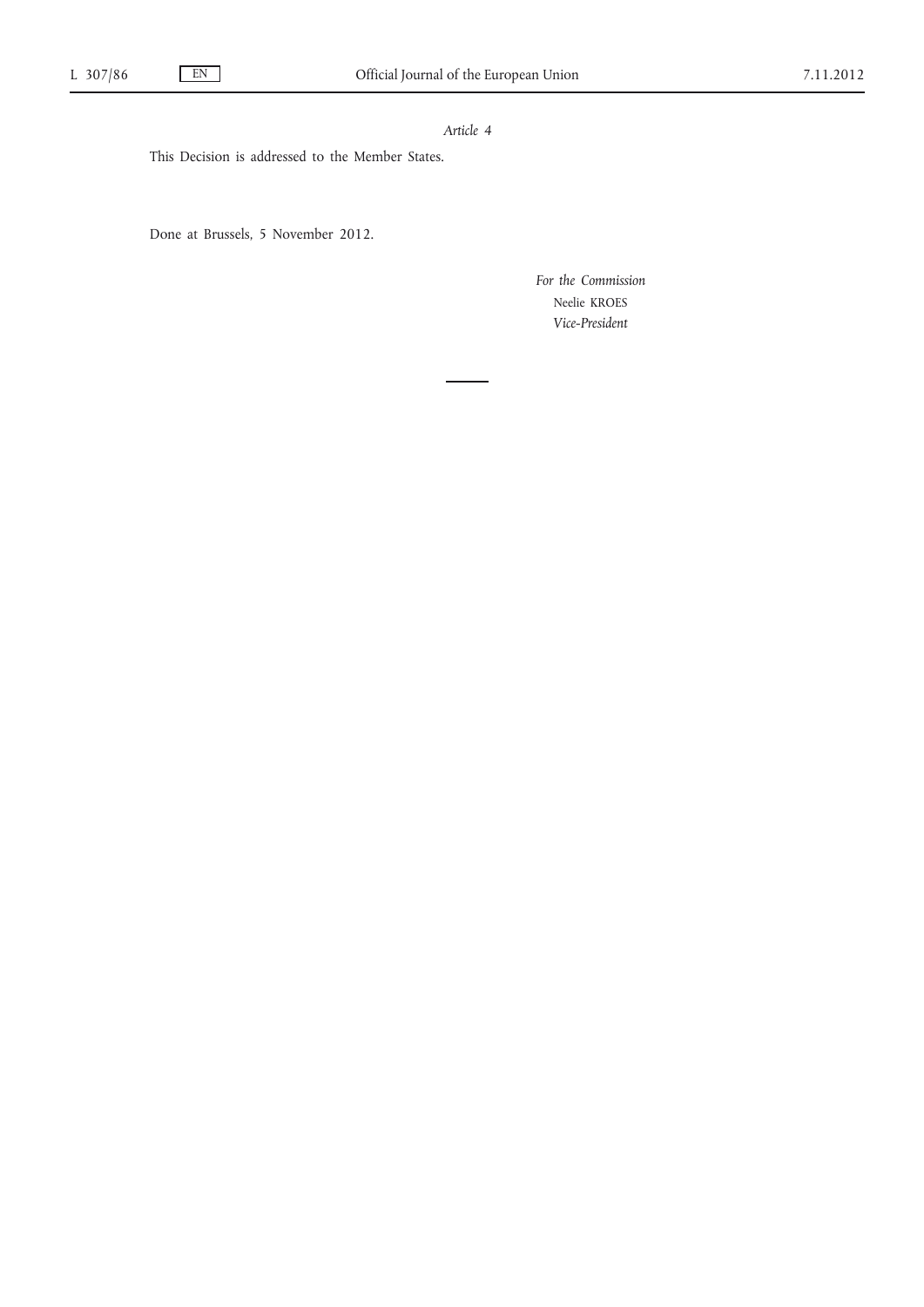## *ANNEX*

#### **PARAMETERS REFERRED TO IN ARTICLE 2(1)**

The technical conditions presented in this Annex are in the form of frequency arrangements and block-edge masks (BEMs). A BEM is an emission mask that is defined, as a function of frequency, relative to the edge of a block of spectrum for which rights of use are granted to an operator. It consists of in-block and out-of-block components which specify the permitted emission levels over frequencies inside and outside the licensed block of spectrum, respectively.

The BEM levels are built up by combining the values listed in the tables below in such a way that the limit at any frequency is given by the highest (least stringent) value of (a) the baseline requirements, (b) the transition requirements, and (c) the in-block requirements (where appropriate). The BEMs are presented as upper limits on the mean equivalent isotropically radiated power (EIRP) or total radiated power (TRP) (1) over an averaging time interval, and over a measurement frequency bandwidth. In the time domain, the EIRP or TRP is averaged over the active portions of signal bursts and corresponds to a single power control setting. In the frequency domain, the EIRP or TRP is determined over the measurement bandwidth specified in point B(2), Tables 1, 2 and  $3$  (2). In general, and unless stated otherwise, the BEM levels correspond to the aggregate power radiated by the relevant device including all transmit antennas, except in the case of baseline and transition requirements for base stations, which are specified per antenna.

BEMs shall be applied as an essential component of the technical conditions necessary to ensure coexistence between services at national level. However, it should be understood that the derived BEMs do not always provide the required level of protection of victim services and additional mitigation techniques would need to be applied in a proportionate manner at national level in order to resolve any remaining cases of interference, also with respect to adjacent bands.

Member States shall also ensure that operators of terrestrial systems capable of providing electronic communications services can use less stringent technical parameters than those set out below in points A, B and C provided that the use of these parameters is agreed among all affected parties and that these operators continue to comply with the technical conditions applicable for the protection of other services, applications or networks and with obligations resulting from cross-border coordination.

Equipment operating in this band may also make use of power limits other than those set out below provided that appropriate mitigation techniques are applied which comply with Directive 1999/5/EC and which offer at least an equivalent level of protection to that provided by these technical parameters.

#### A. **General parameters**

Within the paired terrestrial 2 GHz band, the frequency arrangement shall be as follows:

- (1) The duplex mode of operation shall be Frequency Division Duplex (FDD). The duplex spacing shall be 190 MHz with terminal station transmission (FDD uplink) located in the lower part of the band starting at 1 920 MHz and finishing at 1 980 MHz and base station transmission (FDD downlink) located in the upper part of the band starting at 2 110 MHz and finishing at 2 170 MHz.
- (2) The spectrum block edge nearest to 1 920 MHz starts at 1 920,3 MHz or above (3).

The spectrum block edge nearest to 1 980 MHz ends at 1 979,7 MHz or below (4).

The spectrum block edge nearest to 2 110 MHz starts at 2 110,3 MHz or above (5).

The spectrum block edge nearest to 2 170 MHz ends at 2 169,7 MHz or below (6).

Base station and terminal station transmission within the paired terrestrial 2 GHz band shall be in compliance with the BEMs in this Annex.

<sup>(</sup> 1) TRP is a measure of how much power the antenna actually radiates. The TRP is defined as the integral of the power transmitted in different directions over the entire radiation sphere. EIRP and TRP are equivalent for isotropic antennas.

<sup>(</sup> 2) The actual measurement bandwidth of the measurement equipment used for purposes of compliance testing may be smaller than the

measurement bandwidth provided in the tables.<br>(3) Member States may decide to reduce this frequency to 1 920,0 MHz for consistency with conditions of existing authorisations.<br>(4) Member States may decide to increase this f

<sup>(5)</sup> Member States may decide to reduce this frequency to 2 110,0 MHz for consistency with conditions of existing authorisations.<br>(6) Member States may decide to increase this frequency to 2 170,0 MHz for consistency with c